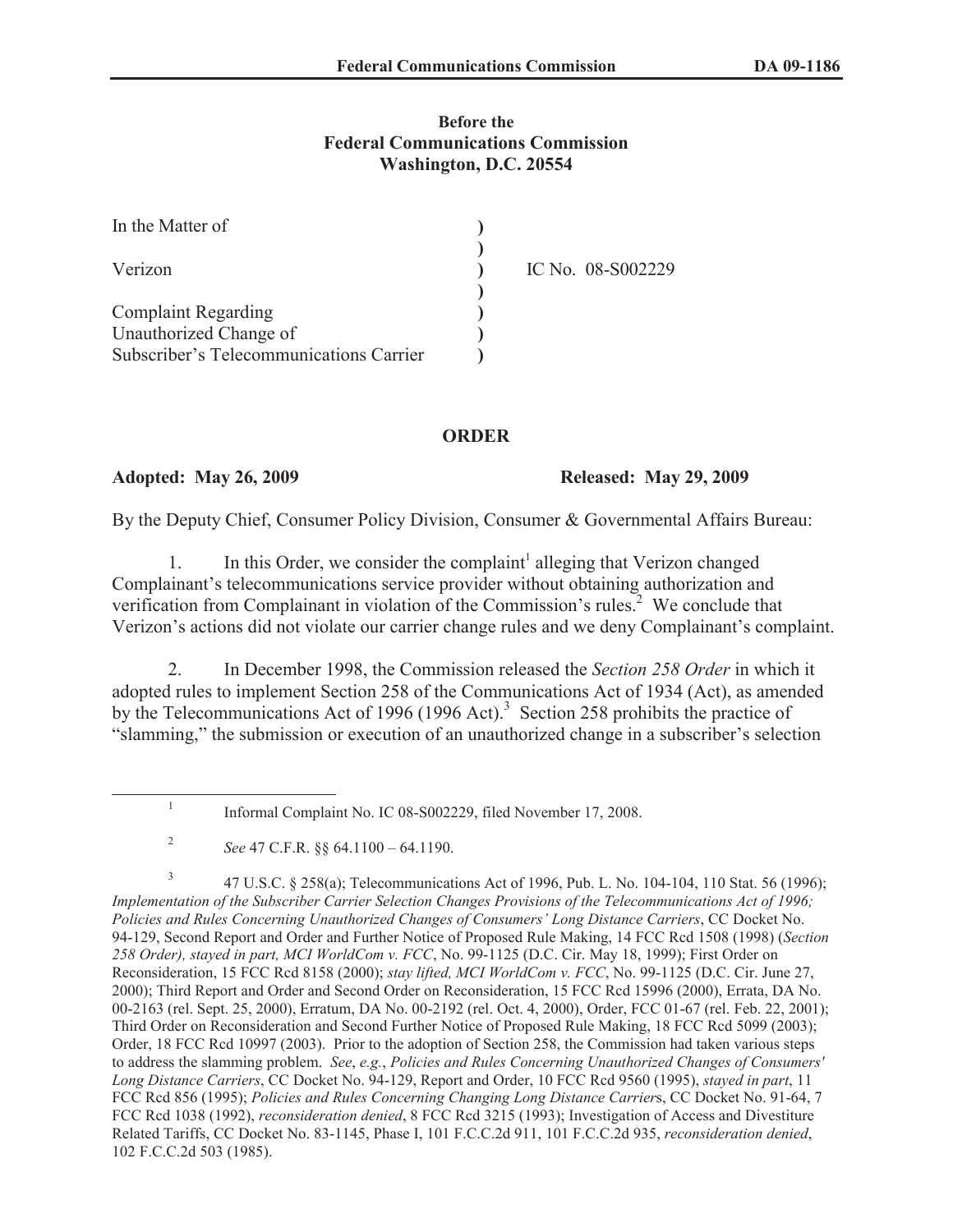of a provider of telephone exchange service or telephone toll service.<sup>4</sup> In the *Section 258 Order*, the Commission adopted aggressive new rules designed to take the profit out of slamming, broadened the scope of the slamming rules to encompass all carriers, and modified its existing requirements for the authorization and verification of preferred carrier changes. The rules require, among other things, that a carrier receive individual subscriber consent before a carrier change may occur.<sup>5</sup> Pursuant to Section 258, carriers are absolutely barred from changing a customer's preferred local or long distance carrier without first complying with one of the Commission's verification procedures.<sup>6</sup> Specifically, a carrier must: (1) obtain the subscriber's written or electronically signed authorization in a format that meets the requirements of Section 64.1130; (2) obtains confirmation from the subscriber via a toll-free number provided exclusively for the purpose of confirming orders electronically; or (3) utilize an independent third party to verify the subscriber's order.<sup>7</sup>

3. The Commission also has adopted liability rules. These rules require the carrier to absolve the subscriber where the subscriber has not paid his or her bill. In that context, if the subscriber has not already paid charges to the unauthorized carrier, the subscriber is absolved of liability for charges imposed by the unauthorized carrier for service provided during the first 30 days after the unauthorized change.<sup>8</sup> Where the subscriber has paid charges to the unauthorized carrier, the Commission's rules require that the unauthorized carrier pay 150% of those charges to the authorized carrier, and the authorized carrier shall refund or credit to the subscriber 50% of all charges paid by the subscriber to the unauthorized carrier.<sup>9</sup> Carriers should note that our actions in this Order do not preclude the Commission from taking additional action, if warranted, pursuant to Section 503 of the Act.<sup>10</sup>

4. We received Complainant's complaint on November 17, 2008, alleging that Complainant's telecommunications service provider had been changed to Verizon without Complainant's authorization. Pursuant to Sections 1.719 and  $64.1150$  of our rules,<sup>11</sup> we notified

Verizon of the complaint and Verizon responded on January 6, 2009.<sup>12</sup> Based on Verizon's

4 47 U.S.C. § 258(a).

5 *See* 47 C.F.R. § 64.1120.

6 47 U.S.C. § 258(a).

7 *See* 47 C.F.R. § 64.1120(c). Section 64.1130 details the requirements for letter of agency form and content for written or electronically signed authorizations. 47 C.F.R. § 64.1130.

8 *See* 47 C.F.R. §§ 64.1140, 64.1160. Any charges imposed by the unauthorized carrier on the subscriber for service provided after this 30-day period shall be paid by the subscriber to the authorized carrier at the rates the subscriber was paying to the authorized carrier at the time of the unauthorized change. *Id.*

9 *See* 47 C.F.R. §§ 64.1140, 64.1170.

<sup>10</sup> *See* 47 U.S.C. § 503.

<sup>11</sup> 47 C.F.R. § 1.719 (Commission procedure for informal complaints filed pursuant to Section 258 of the Act); 47 C.F.R. § 64.1150 (procedures for resolution of unauthorized changes in preferred carrier).

<sup>12</sup> Verizon's Response to Informal Complaint No. IC 08-S002229, received January 6, 2009.